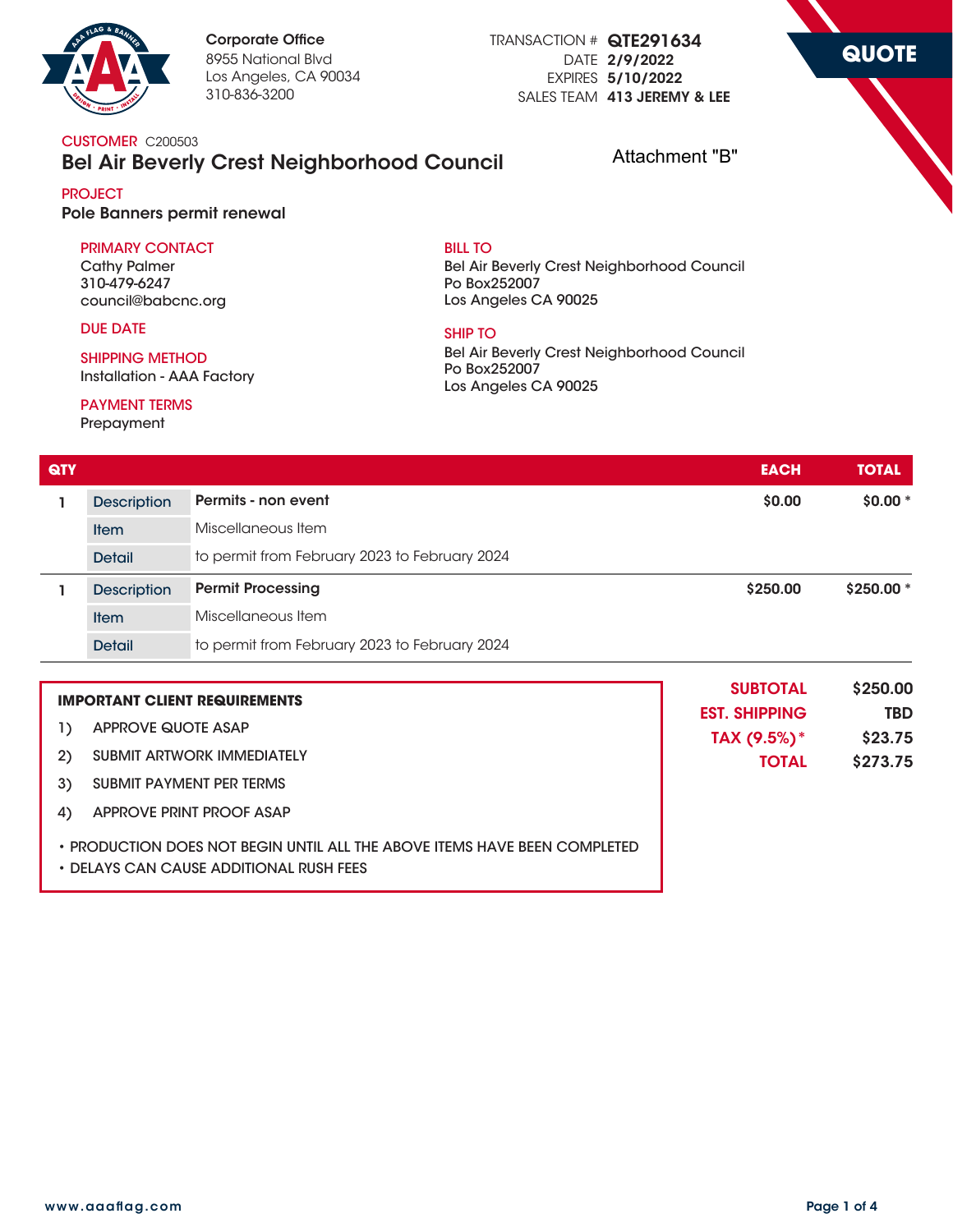

## QUOTE AGREEMENT

I acknowledge that all items in the Quote are correct and that I have read this Quote Agreement and the Terms and Conditions affixed hereto. I am authorized by the Customer to agree, and by my signature the Customer agrees, to the Quote Agreement and to those Terms and Conditions, and to authorize AAA Flag & Banner Mfg. Co., Inc. ("AAA Flag") to perform the work after AAA Flag receives the Customer's Approval of Artwork Proof. This Quote and accompanying Terms and Conditions, and any Change Orders, may be agreed to by use of original signatures, e-mail (pdf) signatures, or signatures sent via fax machine, or may be agreed to by text message or e-mail confirmation, or by telephone or verbal confirmation, and the Customer shall not later dispute or contest the authority of the Customer's signatory or of the Customer's agent (who enters into any of the aforementioned agreements by e-mail, fax machine, text message, telephone or verbal confirmation).

With regard to custom orders (not items in stock), the Customer acknowledges that to provide color accuracy, correct content and timely delivery, AAA Flag requires color callouts, a proof and timely approval of the Customer's artwork. AAA Flag cannot start production until after it receives the Customer's Approval of Artwork Proof. Normal production time is 3 to 5 business days after AAA Flag's receipt of the Customer's Approval of Artwork Proof. RUSH production will be subject to additional charges. RUSH production occurs when the Customer requests faster-than-normal production time, when the Customer delays in providing timely Approval of Artwork Proof resulting in faster-than-normal production time, or when situations or forces beyond AAA Flag's control require or cause faster-than-normal production time. Any delay in the timeliness of any Customer approvals or delivery of artwork or other requirements of the order will result in an equivalent delay in delivery of the order or, at AAA Flag's sole discretion, cancellation of the order due to insufficient time to produce or deliver the order.

If it becomes necessary for AAA Flag to employ an attorney or a collector to collect any outstanding balance due from Customer, including any accrued interest or finance charge, arising from or related to any goods or services provided by AAA Flag, the attorney's, collector's fees and costs for such services incurred by AAA Flag in the successful prosecution of such action shall be the responsibility of Customer, and AAA Flag shall be entitled to an award of all such fees and costs it incurred in prosecuting such action.

**Date** 

**Signature** 

Print Name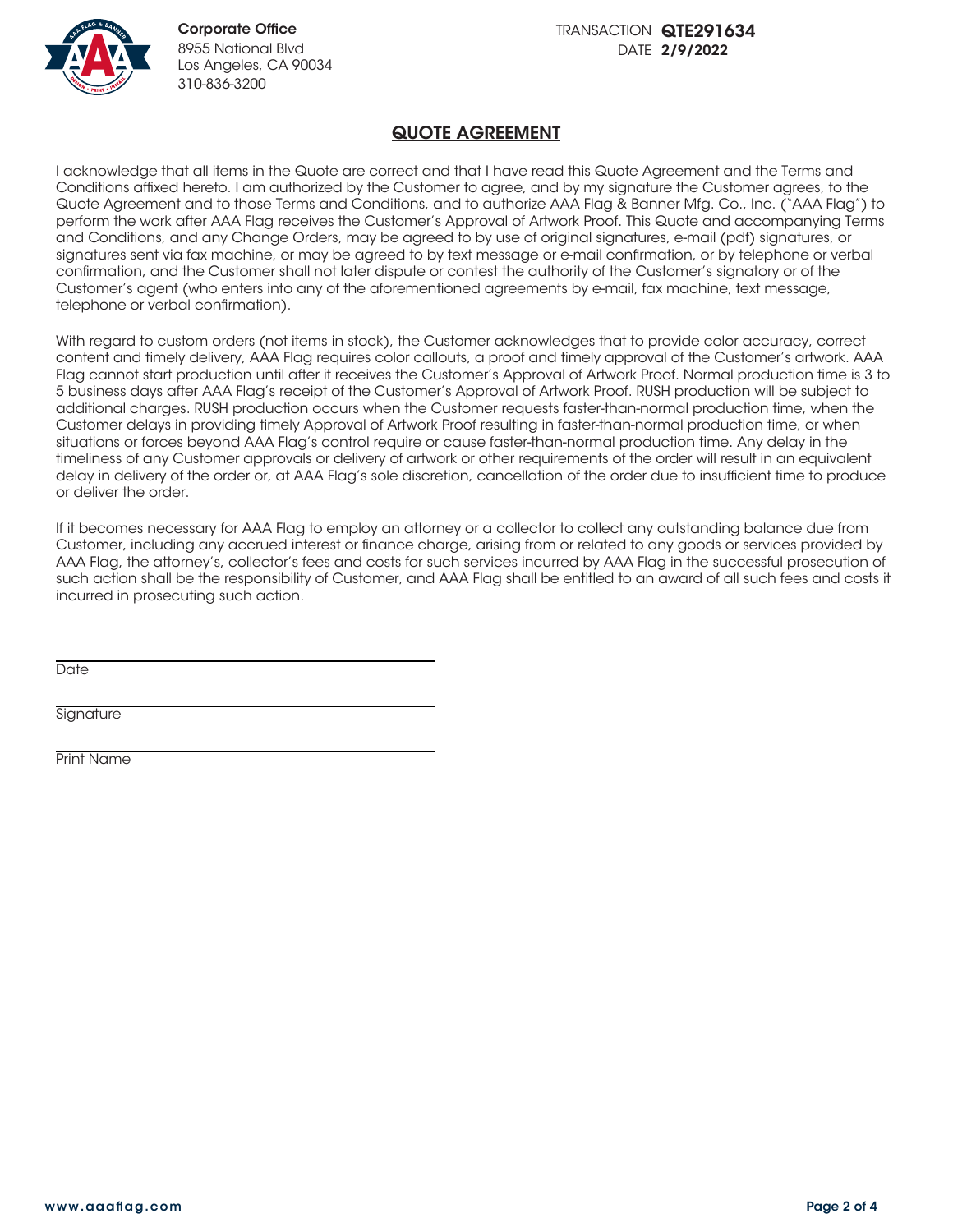

# TERMS AND CONDITIONS

- 1. Acknowledgement and Agreement. The Terms and Conditions set forth herein apply to any sale of goods or services by AAA Flag & Banner Mfg. Co., Inc. ("AAA Flag") to Customer. By signing the Quote, Customer acknowledges that it has read, understands and agrees to these Terms and Conditions. In addition, by agreeing to place an order with AAA Flag, and by accepting the goods and services ordered from and supplied by AAA Flag, Customer shall be deemed to have full knowledge of the Terms and Conditions set forth herein, shall be deemed to have accepted all such Terms and Conditions without objection, and such Terms and Conditions shall be binding in all respects on Customer.
- 2. Inconsistency and Modification. In the event of any conflict or inconsistency between the Terms and Conditions set forth herein and any term or condition set forth in any Order or in any offer or other form issued by Customer, whether or not such offer or other form is accepted by AAA Flag, the Terms and Conditions set forth herein shall prevail. No waiver, alteration, or modification of the Terms and Conditions set forth herein shall be valid or binding on AAA Flag unless made in writing and signed by a duly authorized representative of AAA Flag.
- 3. Variations. Customer acknowledges that, due to differences in equipment, materials, inks and other conditions between color proofing and actual production operations, a reasonable variation in color, clarity, brightness, and tone may exist between the proofs provided to Customer and the completed, manufactured goods supplied by AAA Flag. Customer further acknowledges and agrees a variation in appearance from the Order submitted by Customer and from any sample provided by AAA Flag is expected and reasonable, is acceptable to Customer, and shall not be deemed to be non-conforming or defective.

#### 4. Site Survey and Indemnity.

Site Survey: In order for AAA Flag to accomplish its work, AAA Flag might require a survey of the site prior to installation or delivery of the goods. The sole purpose of the survey will be for AAA Flag to assess the logistics of installation or delivery, not to assess any risks or hazards of injury or damage. Prior to the date of installation or delivery of the goods, the Customer shall advise AAA Flag in writing or e-mail of any risks or hazards, patent or latent, associated with the site, including but not limited to any structures or conditions on, below, or adjacent to the site ("Site Conditions"), and relating to the installation or delivery of the goods. At no time shall AAA Flag be responsible for the Site Conditions, for remediation of Site Conditions, or for notifying the Customer or third-parties of any Site Conditions.

Indemnity: To the extent permitted by law, Customer shall indemnify, defend, and hold harmless AAA Flag, its officers, agents, employees and servants from all allegations, proceedings, claims, suits or actions of every name, kind, description, brought for, or on account of, injuries to or death of any person or damage to property resulting from or relating to any Site Conditions, and relating to the installation or delivery of the goods.

- 5. Permits and Authorizations. Where and as applicable, Customer shall ultimately be responsible for obtaining all necessary permits and authorizations required for the delivery and/or installation of any goods provided by AAA Flag to Customer, and for maintaining such permits and authorizations in full force and effect. AAA Flag's performance shall be excused as a result of, and AAA Flag shall have no responsibility for, any delays arising or resulting from the failure to obtain or maintain such permits or authorizations.
- 6. Delivery of Goods. The goods will be delivered, Ex-Works, to the agreed upon AAA Flag's facility (Los Angeles, CA; San Francisco, CA; Miami, FL), and if the Customer desires that the goods be shipped to any other location, the Customer shall bear all cost and risks in shipment of the goods. AAA Flag shall not be responsible for shipping/ freight costs or for loss of or damage to goods, whether or not Customer chooses to insure the goods. Customer shall have the responsibility for pursuing any such claim against any carrier and if Customer has chosen to insure the goods, then Customer shall have responsibility for pursing any claim under said insurance.
- 7. Rental Hardware. AAA Flag's rental hardware remains the property of AAA Flag. In the event of damage to or loss of rental hardware, AAA Flag reserves the right to charge for any repairs to, or replacement of, that rental hardware. Also, city light pole banner hardware is considered rental hardware and at the end of the term the pole banner hardware returns to AAA Flag. AAA Flag reserves the right to charge additional rental fees for pole banner hardware rentals exceeding 90 days.
- 8. Cost Reimbursement. If AAA Flag's work, including site survey, site access, installation, or delivery of the goods, is delayed, restricted, obstructed or prevented for any reason, other than by AAA Flag's sole negligence and regardless of whether installation or delivery is by AAA Flag or third-party, then the Customer shall be responsible to pay or reimburse AAA Flag for all related expenses, including rental equipment, labor, materials, etc. , within thirty (30) days of presentment of proof of those costs.